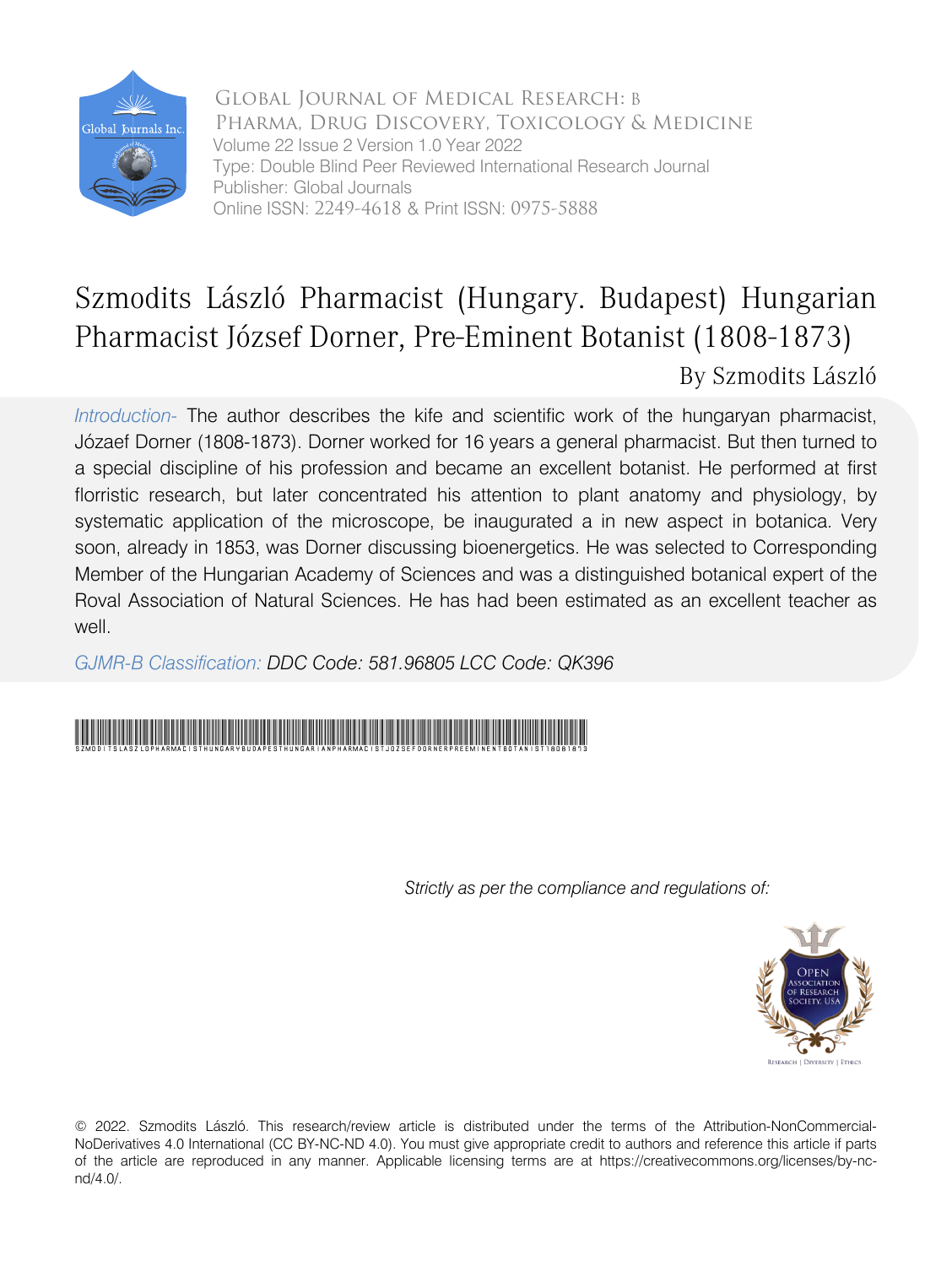# Szmodits László Pharmacist (Hungary. Budapest) Hungarian Pharmacist József Dorner, Pre-Eminent Botanist (1808-1873)

Szmodits László

### I. Introduction

he author describes the kife and scientific work of the hungaryan pharmacist, Józaef Dorner (1808- 1873). Dorner worked for 16 years a general The author describes the kife and scientific work of the hungaryan pharmacist, Józaef Dorner (1808-1873). Dorner worked for 16 years a general pharmacist. But then turned to a special discipline of his profession and became an excellent botanist. He performed at first florristic research, but later concentrated his attention to plant anatomy and physiology, by systematic application of the microscope, be inaugurated a in new aspect in botanica. Very soon, already in 1853, was Dorner discussing bioenergetics. He was selected to Corresponding Member of the Hungarian Academy of Sciences and was a distinguished botanical expert of the Roval Association of Natural Sciences. He has had been estimated as an excellent teacher as well.

#### *Life path until 1849*

József Dorner was of German nationality. Its original name was József Thurner junior wohl 1834. The time of the name change. Was confirmed by a letter from the Lutheran parish of Győr-Hungary, Was born in Győr on November 2, 1808 (1). His father József Thurner senior merchant in Győr. The mother Susanna Schmidt. He completed primary scholl at his birthplace and then an at Lutheran grammar school in Sopron. Here he liked botany, he studied the flora around Sopron with great interest (2, 3).

At that time was enough to complete 6 high school classes to enter the profession of pharmacist. In 1824, they practiced a Hungarian Crown Pharmacy in Sopron. Here lenarned the Latin names of Medicines and took part in the formulations Technologist also performed an opüeration (4). After 3 three, he passed the internship successfully. Between 1827 and 1831, he was an assistant in Pest and Bratislava (today Slovakia,) the old Hungarian name: Pozsony, German: Pressburg). After his time an assistant, he enrolled at the University Vienna, where he obtained a degree in pharmacy in 1832. In Vienna, he met the chief physician István Endlicher (1804.-1849), a botanist, who had a significant influence on the Work of of József Dorner.

In addition to German, he also spoke French. He was in contact not only with Hungarian botanists, but also with many foreing scientitif. He became friendly with the famous botanist of those times: József Sadler (1792- 1849) professors of botany at Pest university and János Heuffel phiysicians botanist and Antal Rochel (1770- 1847) warden of the botanical garden ib Pest and Ferenc Adoll Láng (1795-1863). pharmacist botanist. He kept up a correspondence with foreign scientists, including the botanists Eduard Fenzl (1808-1870) of Vienna and H. G. Ludwig Reichenbach (1793-1873) in Leipzig, His father bought the Golden Crown Pharnacy in Bartislava, in 1836. Here owned 4 four, In 1840 he sold the Pharmacy

Mediated by Antal Rochel in 1835, he visited of southern Hungary, Bánát. He met János Heuffel, with whorn they sesarched the local flora. He euhred his Herbárium with the plants collected were. His book on his expencienses was published in 1839, Pressburg. *";Das Banat in toographisch-naturhistorischer Beziehung, mit besordener Berücksichtigung der Herculesbäder nächst Mehadia und ihrer Umgebungen."* It was such a succens that it aroused the interest of contemporary scientists. This has already been very much notices in the couuntry. In 1840, he sold bis chemist's shop and took a post in the health department of the Governor's Council in Buda. (3,5).

He published two books on chemical technology: 1. on the theory and practice of vinegar production. 1841.- 2. the process of brandy with mashing, making malt and years, Pesth, 1843. (1).

In 1842 the Hungarian Academy of Sciences announced a tender for the change of the Climate. of Hungary about, the flora and fauna- Dorner observed weather data every 2v hours, a day for 5 yerars wird directions. He also often recorded the temperates of the water in a well in Buda, Tabán. He continued this work later until 1850. Was valuable because it dealt extensively with 100 gold honors by Academy in 1847 (5, 6, 7).

In 1846 he decided to compile and publish a manul on the flora of Hungary. Heuffel and Sadler welcomed Dorner's plan and offered to collaborate with him, but due to Sadler's death in 1848 and Heuffel's illness, the plan was never realized. Dorner could not undertake the enormous work alone (1, 4).

*Author: e-mail: szmodits.laszlo@t-online.hu*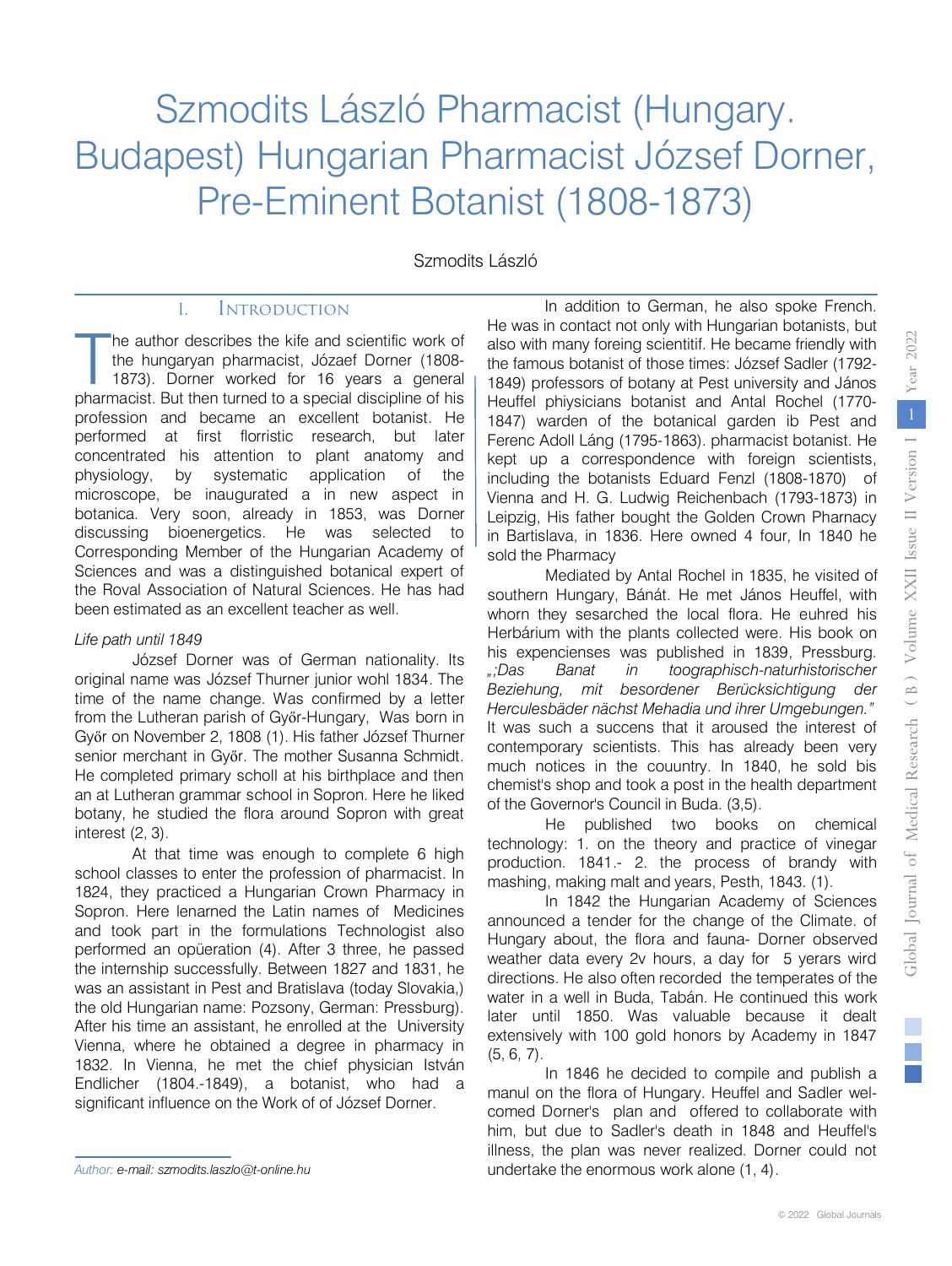On March 13 the 1847, was elected a member of the Royal Hungarian Society of Natural Sciences. As one of the notabilities of the botanical committee. He was invited to take over the book collections of the Society. He organized the enlargement of the collections trough exhange (8).

In 1848 during the was of indepedence the wars invited me as a ministerial secretary to the Ministery of Religion and Public Education. Howewer, after the capitulation of 1849. He retook privacy, At that time he devted all his to botany. (3, 9).

#### *His life and work from 1851 until his death*

In 1851-53 he gave several lectures in the Hungarian Society of Natural Sciences: parasitic plants, fertilization of plants and plant cells (10.11). In 1853 a book was pulished on grape diseases.

In 1853 he delivered a lecture at the Royal Hungarian Society of Natural Scienses with the title ";The plant kindom and nan". In a paper published in the journal ";Új Magyar Múzeum" (New Hungarian Museum) hr discussed the Darwinist theory of evolution:

";*The times when botany was confined to the identification, of genera and species... have passed. The new science has assumed a higher standing. It no longer satisfies itself with the classification of forms..., but seareches for their inner relationships."*

In the paper ";The plant cell.". He wrote: ";The *study of cells in the most remarkable part of the science of botany, which with the introduction of the microscope has become a most interesting subject. There exists in the cell a remarkable moving force, so far physically unidentified, whereby the cell content spreads in different ways unnocited in the body of the plant.*"

József Dorner realized that the tissue structure of plants would only become phenomennon of plants, which is based on motion and metabolism. At that time it was still novel in botany.

On December 15, 1858, he was elected a corresőonding member of the Hungarian Academy of Sciences. The title of his inaugural lecture was: ";*Online of the history and application of the microscope.*"

In the 1853, He taught natural science (biological subjects) es in the Lutheran grammar school in Szarvas, Békés country. The from 1860 in a similar school in Pest. Both shools taught in Hungarian, but he also taught Chemistry, Physics, German and French.

#### *Textbooks*

- 1. Elelements of Botany, 1864. Pest,
- 2. Elememnts of Mineralogy: 1858, 1865, Pest,
- 3. Elements of Zoology:
- − Uninhabited: 1864, Pesth,
- − Reptiles, fish, birds. 1863. Pesth,
- − Mammals: 1863. 1874, Pesth (2).

Dorner knows first-hand scientific acievements of the page. He adcvocated the need for permonence knowledge.

";We don't want to train botanists and zoologists. We *educate young people enriched with touring back ground, who are capable of self-education*" (9).

In 1855 published an article on the history of the fertilization of seed plants. He highligted te role seeds Here (3).

In 1860 he a very interesting arcticle entiiled ..;The Hungarian Great Plain, especially the area aeound Szarvas." Whit a historical introduction, Hungary a country of peculiarities and extremes. At the time this settlement was nig village.

Discussed in detail the natural village conditions (bedrock, climate, agricultural production) and the situation pessanty. Worked out the population date of the area. He also pointed and the benefits of urbanization. Perceived differences in social classes.

";He described the conditions of the poor and wastelful lives of the nobles (9).

In one of his last works, he compared the flora of Pest country that of Lower Austria. This study was completed with a detailed list of plants (1862).

In his paper ";Oak-trees of Budapest", published in 1862, he gave a summary of the Quercus species ocurring in the environs of Budapest on the based of his observations (3).

In 1863 at the IXth Congress of Hungarian Physicians and Natural Scientists, held in Pest, Dorner delivered a lecture on the *";Cuscuta varieties of the Hungarian meadow.*"

He pointed out that owing, to their parasitic nature, the dodder, species differ from dicotyledons in their tissue structure. He presented details of the germination and development of the dodder, and mentioned the prevention of dodder infestation. During the lecture, he showed mature specimens of Cuscuta. This lecture was a great success and aroused the interest of many of foreign botanist as well (12).

Dorner taught the Hungarian botanical terminology to Paul Ascherson (1843-1913,) a botanist from Berlin, who then translades ";Cuscuta varieties of Hungarian meadow" into German (5).

In 1868, in one of his last academic lectures, he came up with som rare plants from Hungary. Anthemis neilreichii was also detected in Hungary, met was discovered in Lower Austria a few years ago. He also founded the species Cuscuta obstugiflora Hunp et Bonl, which had already disccovered by Paul Ascherson and Viktor Janka in the Lower Tisza (13).

He was constantly enrchting shholl has. The grammar shas Budapest kept is herbarium of 48 fascicules, 15 thousand flat. Today it is in the Budapest Galery of the Natural History-Museum. He also wrote book rewiews.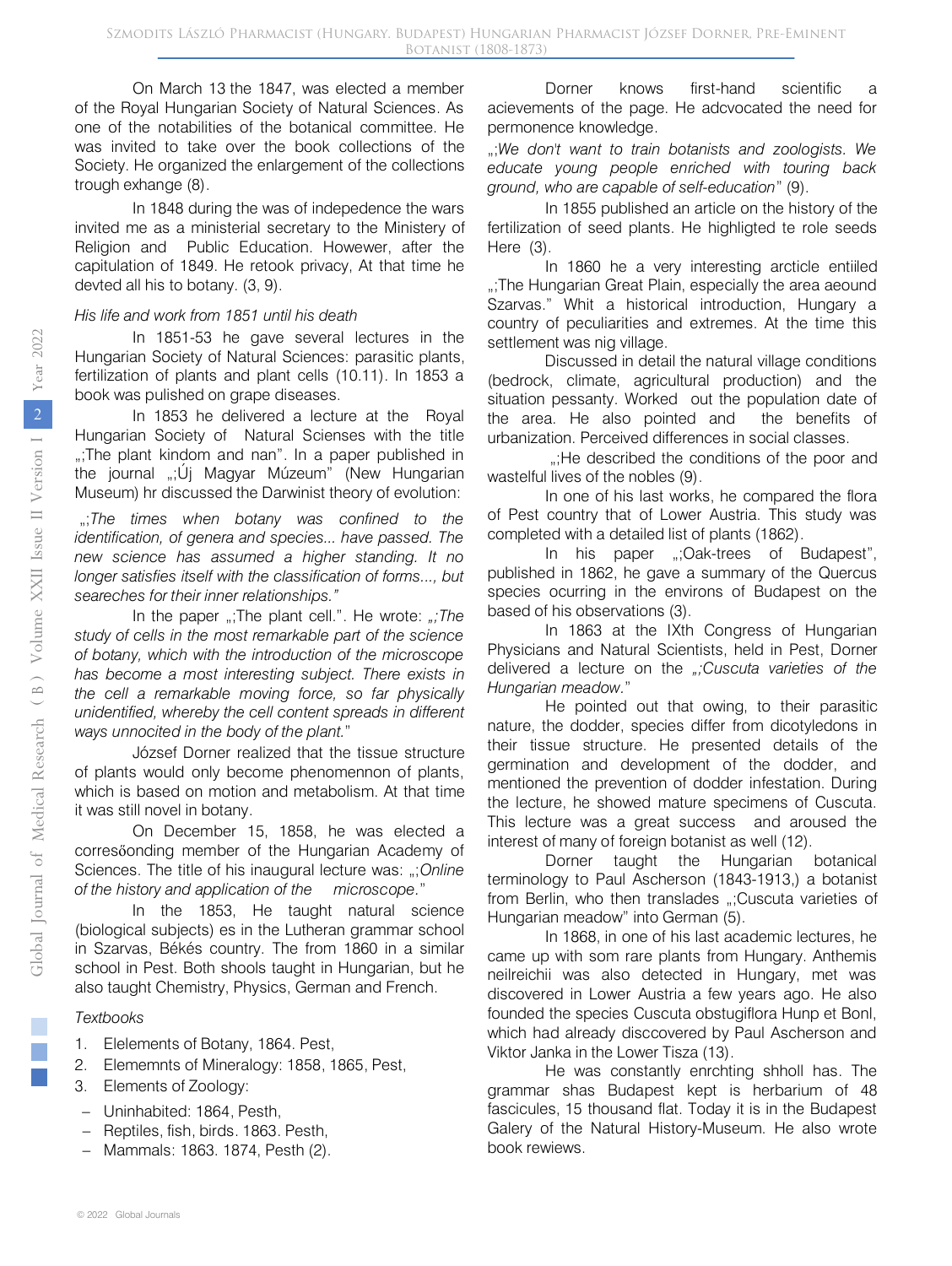#### *József Dorner's human characteristics, disease, and death*

He was a highly educated, and a very wellpreperaded humble man. He also acknowledged supertiosus customs. Trough hís scholarly figure he can easly recoggnize superstars habits as well. He was always a success with the skill of an excellent performer. He was characterized by beautiful Hungarian speech. He justified what he had to say, He calced humor to hís performentes. He wo speak to hin listened intetly to hin.

He married in 1845, but had no children from marriage. His wife died early, so so he lived alone. He also taught it has long illness. He had an incurable heart problem.So died on 9 th October, 1873. Fiume Road in Budapest, his heas still rest in public cemetery todav. The memory Hungarian Pharmacist Pantheon is preserved.

## II. SUMMARY

József Dorner was one of the first Hungarian researches in plant morphology snd physiology with a degree in pharmacy. An thet time, he was not yet able to teoch anthe university as sn academy. But with a pen and word, he made great. He was an excellent instructor. I wrote in English so that, readers could get to know the work of Hungarian pharmacists.

*";Respect for the greats and noble tradition of the past, the main guarantee our ascension."*

(Vilmos Milkó Hungarian doctor-professor, 1878-1956)

## LITERATURY

- 1. Communion of Lutheran parish, Győr, 62/1978, 3 August, 1978.
- 2. Szinnyei József: A magyar írók életeés munkái. Http://mek.oszk..hu/03650/03630/html/index.html.
- 3. Karlbrenner Károly: Dorner József emléke. Értekezések a természettudományok köréből. VI. volume, 11. nummer, 1-10 (1875).
- 4. Sopron city Archives, Acta Politica, Fasc, VI. Nº 550/B
- 5. Gombocz Endre: A magyar botanika története, Budapest, 476-478, (1936).
- 6. Vigilia, Budapest, 39. 8, 540-543 (1974). https://vigilia.hu/archivum
- 7. Buda vidékének, s illetőleg Magyarországnak égaljviszonyai. A Királyi Magyar Természettudományi Társulat Évkönyve, Pest, 153-176 (1851).
- 8. Kátai Gábos: A Királyi Magyar Természettudományi Társulat története alapításától fogva máig. Pest, 91 (1868).
- 9. Bilibok Péterné: Dorner József működése a szarvasi gimnáziumban. Békési Élet, Békés-csaba, 16, 4, 479-482 (1981).
- 10. Kátai Gábor: cited work 120, 127, 129.
- 11. Új Magyar Múzeum, Pest, 3, 365-365, 574-588 (1853).
- 12. A Magyar Orvosok és Természetvizsgálók 9. nagygyűlésének jegyzőkönyve. Pest, 181-182 (1865).
- 13. A Magyar Tudományos Akadémiai Almanach az 1868-as évre. Pest, 239 (1868).